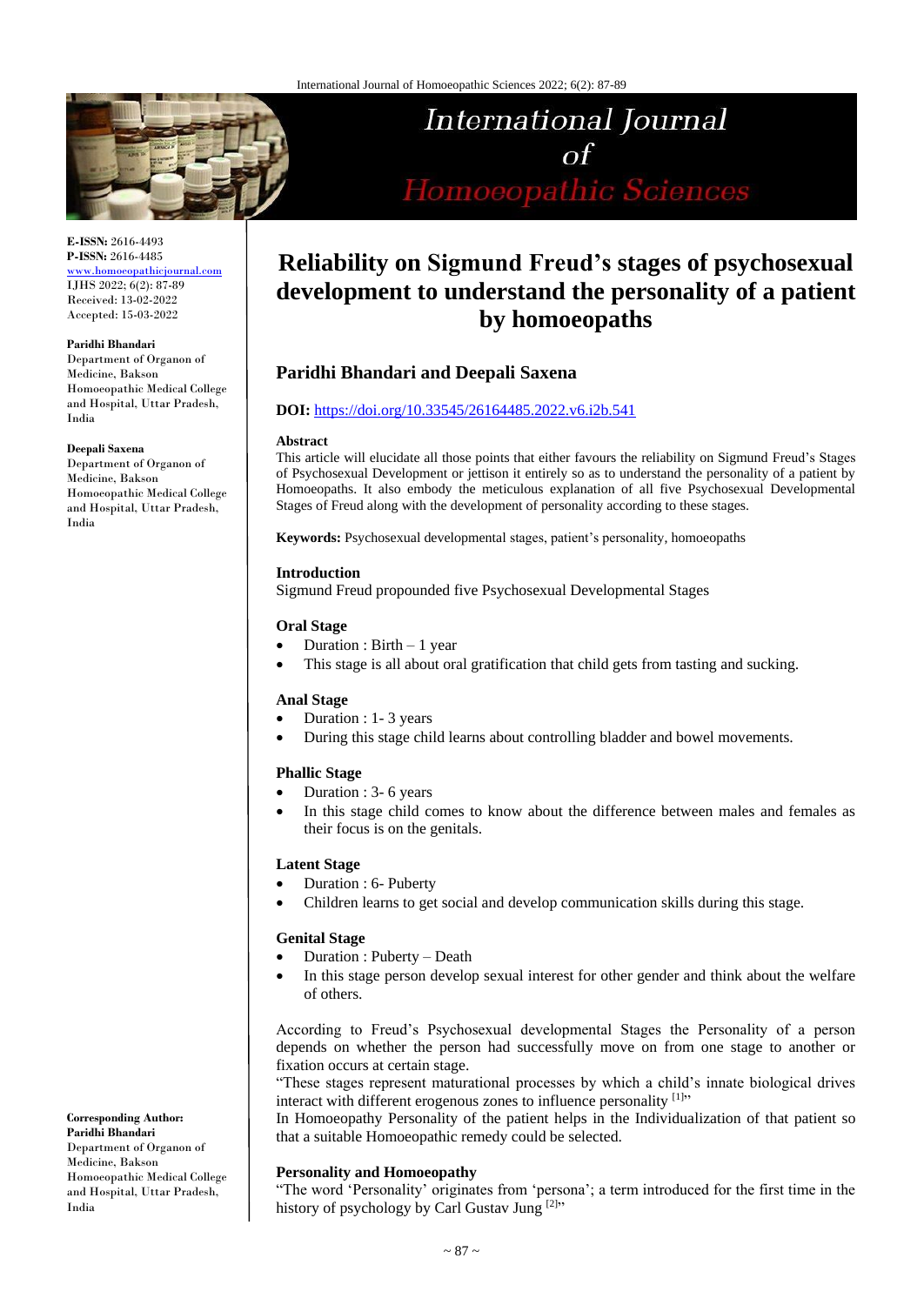"Personality can be defined as consistent behaviour patterns and intrapersonal processes originating within the individual  $\left[3\right]$   $\cdot$ 

"It does not only mean physical feature, appearance or attractiveness. It is rather an interaction of physical and psychological characteristics, inner and outer self. It refers to the totality of a man  $[4]$ <sup>\*</sup> This totality of an individual helps in the selection of a similimum in Homoeopathy. Each Homoeopathic remedy bears the personality of it's own. "By familiarising himself or herself thoroughly with the personalities of the major constitutional remedies, the homeopath can avoid endless hours of confusion and uncertainity in case taking and can rapidly become an effective prescriber [5]."

"Knowledge of personality is important as Personality can lead to the development of psychopathology, including in particular the personality disorders <sup>[6]</sup>."

Personality traits such as neuroticism can even lead to physical maladies along with psychopathology<sup>[7]</sup>.

#### **Personality Traits [8]**

#### **Brief description of the big five traits is provided below**

- **Extraversion:** Extent to which individuals engage with the external world and experience enthusiasm and other positive emotions.
- **Agreeableness:** Extent to which individuals value cooperation and social harmony, honesty, decency, and trustworthiness. Agreeable individuals also tend to have an optimistic view of human nature.
- **Conscientiousness:** Extent to which individuals value planning, possess the quality of persistence, and are achievement-oriented.
- **Neuroticism:** Extent to which individuals experience negative feelings and their tendency to emotionally overreact.
- **Openness to Experience:** Extent to which individuals exhibit intellectual curiosity, self-awareness, and individualism/non conformance.

#### **Hahnemann Emphasis on the knowledge of psychology**

In Aphorism 98 of Organon of Medicine Dr Hahnemann had said that in Chronic Diseases especially "the investigation of the true, complete picture and it's peculiarities demands especial circumspection, tact, knowledge of human nature, caution in conducting the inquiry and patience in an eminent degree [9]."

# **Development of personality according to Freud's psychosexual developmental stages [10, 11] .**

### **Oral Stage**

No Fixation – Trust Development

Fixation – Smoking, Drinking, Nail biting, Gum Chewing, Obsessive Eating, Aggressive, Dominating, Dependency

#### **Anal Stage**

No Fixation – Develop control over impulses Fixation – OCD, Sexual anxiety, Rigidity

#### **Phallic Stage**

No Fixation – Identify with gender role models. Fixation – Vanity, Exhibitionism, Pride, difficulty with intimate relationship

#### **Latent Stage**

No Fixation – Skills Development

Fixation – Failure in developing skills leading to inferiority and sense of inadequacy.

#### **Genital Stage**

No Fixation – "Independence and gaining a sense of personal identity and acceptance [12]"

Fixation – Disrupt ability to form satisfying intimate relationships and may impair personal identity and future goals.

**Homoeopaths reliability on Freud's psychosexual developmental stages to understand patient's personality** Freud's Personality was very similar to his psychoanalytic theory which was noticed by so many writers. Similarly the personality profile of homoeopathic medicine Arsenicum album is quite similar to Freud's personality and his Psychoanalytic theory. "Thus Homoeopathy can be used as a tool to understand the real dimensions of Psychoanalysis [13**]**"

Arsenicum album pathology resembles Freud's Anal Stage that shaped his personality as a fastidious, miserly and headstrong person. Following rubric can be seen in Kent's Repertory that represent anal stage of Freud's Psychosexual Development. They are namely, Obstinate, Fastidious, Avarice, Rage and Orderliness<sup>[14]</sup>.

It signifies that there is an obvious connection between Homoeopathy and Freud's Psychosexual Stages so Homoeopaths can rely on these stages up to some extent in order to understand the personality of a patient.

#### **Non reliability on Freud's psychosexual developmental stages to understand patient's personality**

Many Psychologist believes that one cannot rely on Freud's Psychosexual Developmental Stages to understand Patient's Personality as [15]:

- This theory is mostly concentrated on male Psychosexual Development giving less importance to Psychosexual Development of females.
- It's difficult to test Freud's theory scientifically. For instance it's not possible to measure libido.
- No Empirical Research was done on the theory of Freud. Case studies were the basis of his theory.
- Freud didn't actually observe the children, his theory was based on adult patient's recollections.
- "Today's psychodynamic-oriented clinicians have discarded many of Freud's tenets related to the Oedipus complex<sup>[16]</sup>."

"Existential Psychotherapists argue that childhood concerns, particularly centered around sexuality and aggressiveness are not an important source of anxiety. Instead they propose that existential concerns lead to anxiety and, thence, psychological disturbance [17]."

#### **Conclusion**

For this reason Homoeopaths must not entirely depend on Freud's Psychosexual Developmental stages to understand the personality of patient's but must take it into consideration while dealing with a chronic case especially those in which patient is not giving much information.